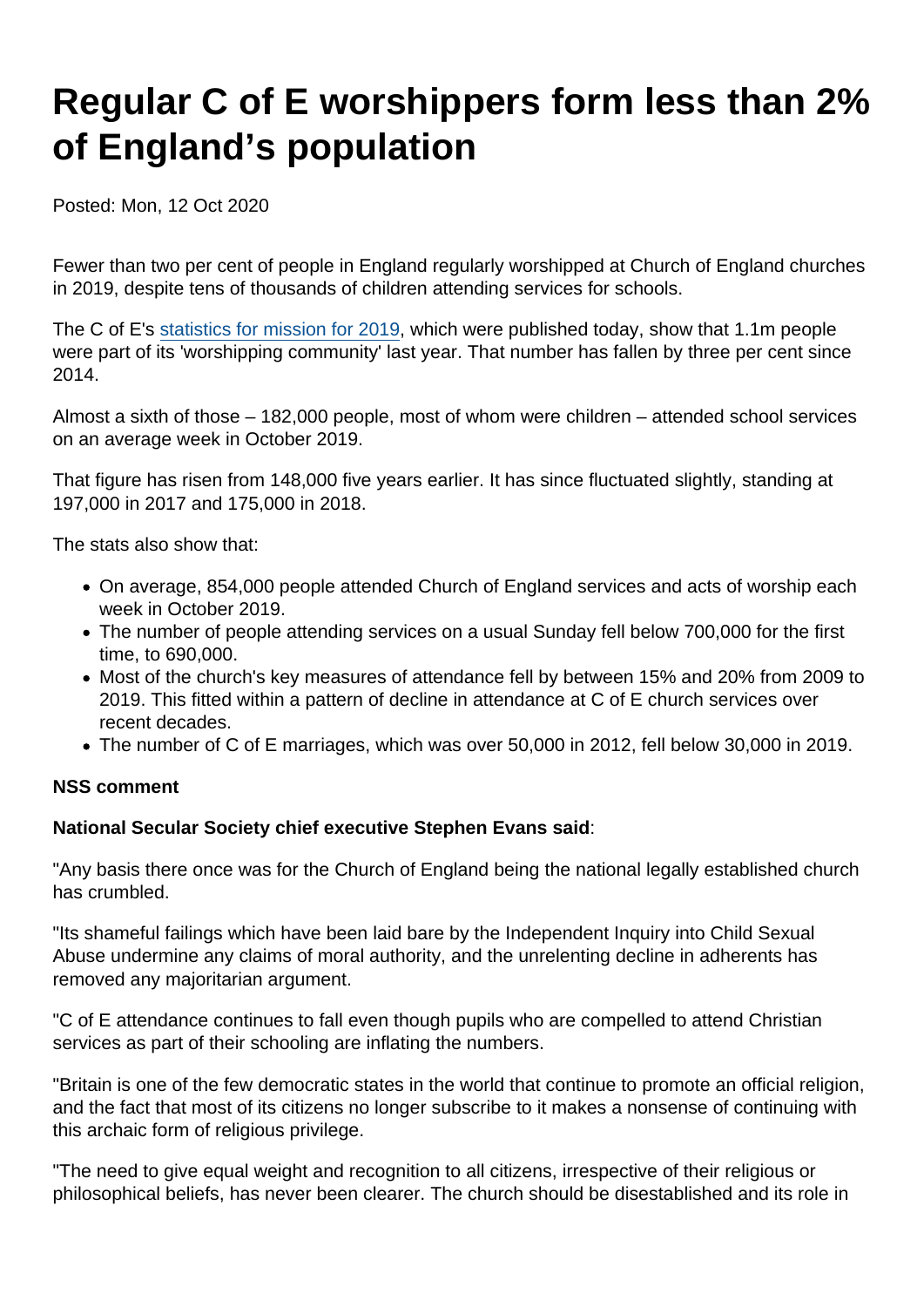state-funded schools rolled back."

Note: impact of coronavirus reflected in separate figures

- Today's statistics for mission were accompanied by a report outlining the C of E's digital figures for 2020. This shows that many services and events are now being provided online following the Covid outbreak.
- The latest statistics for mission report also notes that its equivalent next year is likely to "take a very different form".

[Discuss on Facebook](https://www.facebook.com/NationalSecularSociety/posts/3399674346767559?__xts__[0]=68.ARArg-Gw9bS5D19xyYwjBFrfzS2511jasmEZdkoFyKfDmBdf1TYpmfJYxRprof6jqBn8E76wZsfwLQavcWLYqsYMWBJF5pogOI0786-4gVsR6bPzXbT8ZqRuzkLY_W5VZ5joG0Y8MnqESI4W-Gr0-JNRz1Kd-G4JTIgyilmZfjcQAkYROXyu_tPLLlt1JRHzAzQXEb1Kd8EdHhbBI5FVLgVVxhCINFWEjVsKvC8XPM2XJ-cpCAXWT9xlnA7coCSgxyM8iaNdcH2DtuNQ0hYMQ254vtAAj_GenDQudk5H6pt9fA-vOXykaxT1Baq_juA0DInb9C4C0SEc5eKwgOF3ZQCssw&__tn__=-R)

## While you're here

Our news and opinion content is an important part of our campaigns work. Many articles involve a lot of research by our campaigns team. If you value this output, please consider supporting us today.

P.S. make sure to check out the related campaigns below.

- [Support us from just £1 a month](https://www.secularism.org.uk/donate.html)
- [Share on What's App](whatsapp://send?text=http://www.secularism.org.uk/news/2020/10/regular-c-of-e-worshippers-form-less-than-2-percent-of-englands-population?format=pdf)
- [Share on Facebook](https://www.facebook.com/sharer/sharer.php?u=http://www.secularism.org.uk/news/2020/10/regular-c-of-e-worshippers-form-less-than-2-percent-of-englands-population?format=pdf&t=Regular+C+of+E+worshippers+form+less+than+2%+of+England’s+population)
- [Share on Twitter](https://twitter.com/intent/tweet?url=http://www.secularism.org.uk/news/2020/10/regular-c-of-e-worshippers-form-less-than-2-percent-of-englands-population?format=pdf&text=Regular+C+of+E+worshippers+form+less+than+2%+of+England’s+population&via=NatSecSoc)
- [Share on Email](https://www.secularism.org.uk/share.html?url=http://www.secularism.org.uk/news/2020/10/regular-c-of-e-worshippers-form-less-than-2-percent-of-englands-population?format=pdf&title=Regular+C+of+E+worshippers+form+less+than+2%+of+England’s+population)
- [Subscribe to RSS Feed](/mnt/web-data/www/cp-nss/feeds/rss/news)

Tags: [Church & State,](https://www.secularism.org.uk/news/tags/Church+&+State) [Church of England,](https://www.secularism.org.uk/news/tags/Church+of+England) [Collective Worship,](https://www.secularism.org.uk/news/tags/Collective+Worship) [Education](https://www.secularism.org.uk/news/tags/Education)

## Related Campaigns

## **[Disestablishment](https://www.secularism.org.uk/disestablishment/)**

We want to separate church and state so no religion has undue influence over our politics & society.

[Read More](https://www.secularism.org.uk/disestablishment/)

[Scrap the Bishops' Bench](https://www.secularism.org.uk/scrap-bishops-bench/)